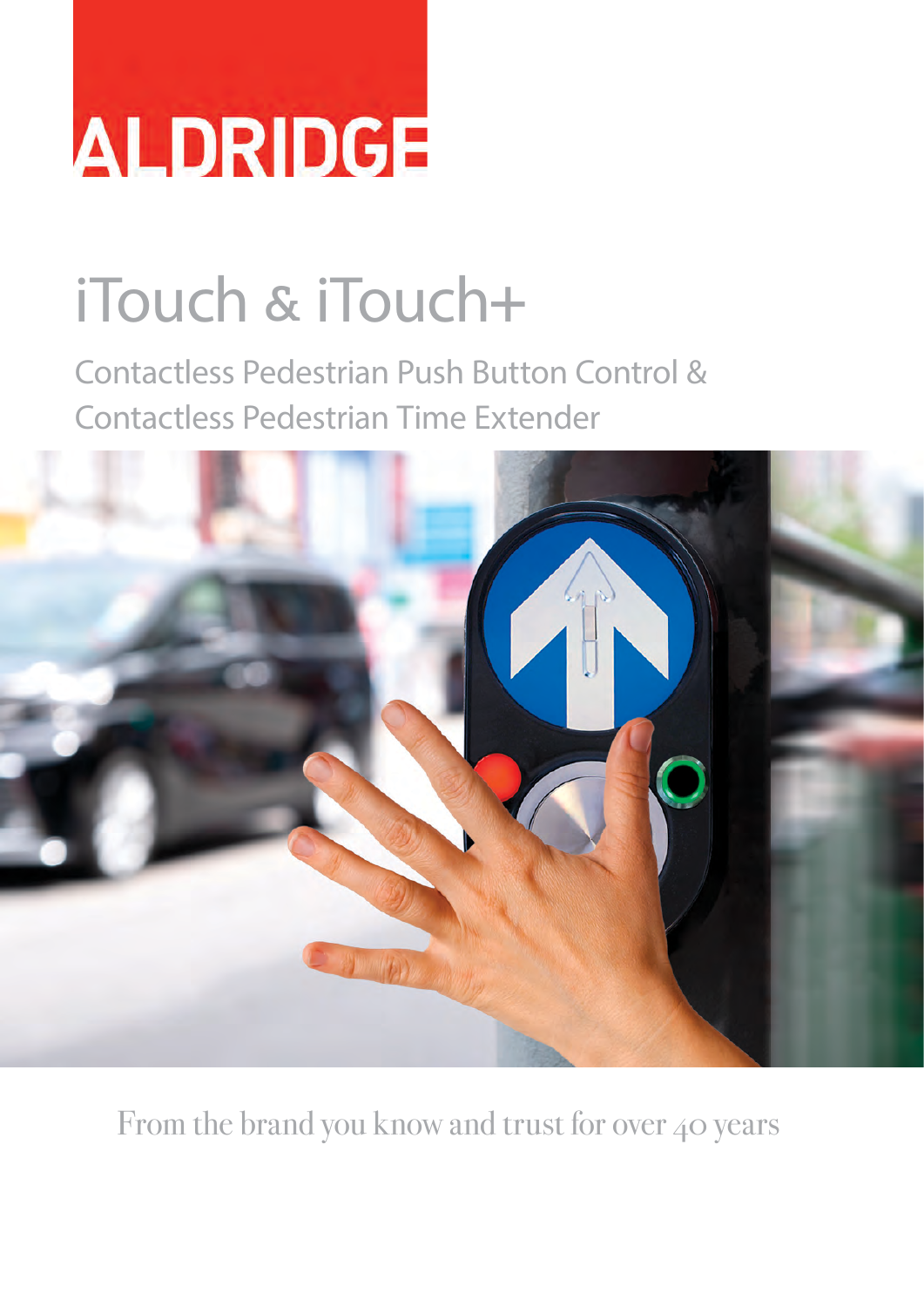### iTouch

#### Contactless Pedestrian Push Button Control **Wave Goodbye to Old Technology**

**Pedestrians can now activate the push button controls at the signalised intersection with just a wave of their hand.**

#### **Safer Pedestrian Signalised Crossings**

Introducing Aldridge iTouch the latest technology in Contactless Pedestrian Push Button Control.

With traditional push button controls, pedestrians physically push the button at traffic signal intersections to inform the traffic signals they are waiting to cross the road. With Aldridge iTouch no physical touch is necessary.

The iTouch Sensor has been successfully tested to a 10,000,000 activation rate.



Sensor Activation between 3 – 12cm

#### **KEY BENEFITS**

#### Public Hygiene

Today more than ever before, improved hygiene measures are necessary. The risk of infection is greatly increased by human to surface contact. With the introduction of the new iTouch, the spread of infection is substantially reduced. iTouch is a hygienic alternative to standard pedestrian push buttons, which protects the public against potential contamination of their hands and virus spread.

#### Reduces Traffic Congestion

The iTouch ensures that traffic flow can continue to operate adaptively. Unnecessary stopping cycles are decreased by stopping vehicles only when a pedestrian uses the iTouch. This reduces traffic congestion, driver frustration and improves pedestrian safety.

#### Contactless System

The iTouch features an Infrared Proximity Sensor so that pedestrians can request a crossing phase with just a wave of their hand in front of the illuminated sensor. iTouch retains the functionality of the traditional push button, including the audio tactile features for the hearing or vision impaired and call record for if required.

#### Safer Crossing Behaviour

Allowing pedestrians to control when crossing at traffic intersections, reduces waiting times, frustration and encourages safer pedestrian behaviour.

#### **User Instruction Sticker Available**

Aldridge offer a self-adhesive sticker for the mounting pole. This features crossing instructions in multiple language translations, to suit your particular requirements. Your road authority logo can be printed on the sticker as shown.



Above Pole Instruction Sticker – available in multiple languages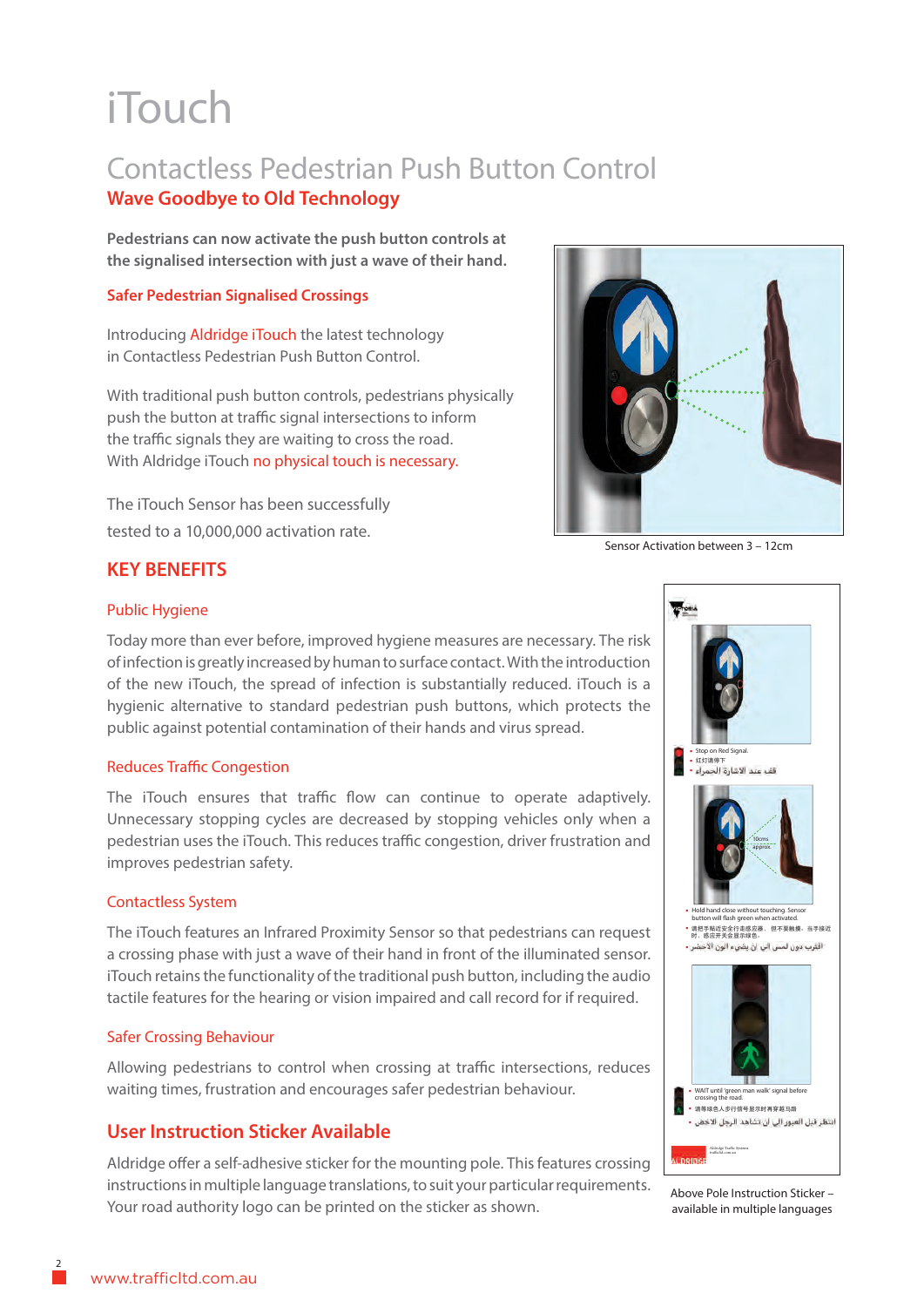

#### **iTouch Sensor + Call Record**

#### **Product Coding**

| <b>ITOUCH AUDIO TACTILE CONTACTLESS PUSH BUTTON PART NUMBERS</b> |                                                               |                     |
|------------------------------------------------------------------|---------------------------------------------------------------|---------------------|
| State/Territory                                                  | Description                                                   | Part Number         |
| NSW/NZ                                                           | Audio Tactile Push Button Contactless Sensor                  | <b>CW257T</b>       |
| QLD - BCC                                                        | Audio Tactile Push Button with Call Record Contactless Sensor | <b>CW260T</b>       |
| QLD - TMR                                                        | Audio Tactile Push Button Contactless Sensor                  | <b>CW270T</b>       |
| <b>SA</b>                                                        | Audio Tactile Push Button Contactless Sensor                  | <b>CW254T</b>       |
| <b>WA</b>                                                        | Audio Tactile Push Button Contactless Sensor                  | <b>CW255T</b>       |
| <b>ACT</b>                                                       | Audio Tactile Push Button Contactless Sensor                  | <b>CW257T</b>       |
| <b>TAS</b>                                                       | Audio Tactile Push Button with Contactless Sensor             | <b>CW257T</b>       |
| VIC.                                                             | Audio Tactile Push Button with Call Record Contactless Sensor | <b>CW260T</b>       |
| <b>NT</b>                                                        | Audio Tactile Push Button Contactless Sensor                  | CW <sub>257</sub> T |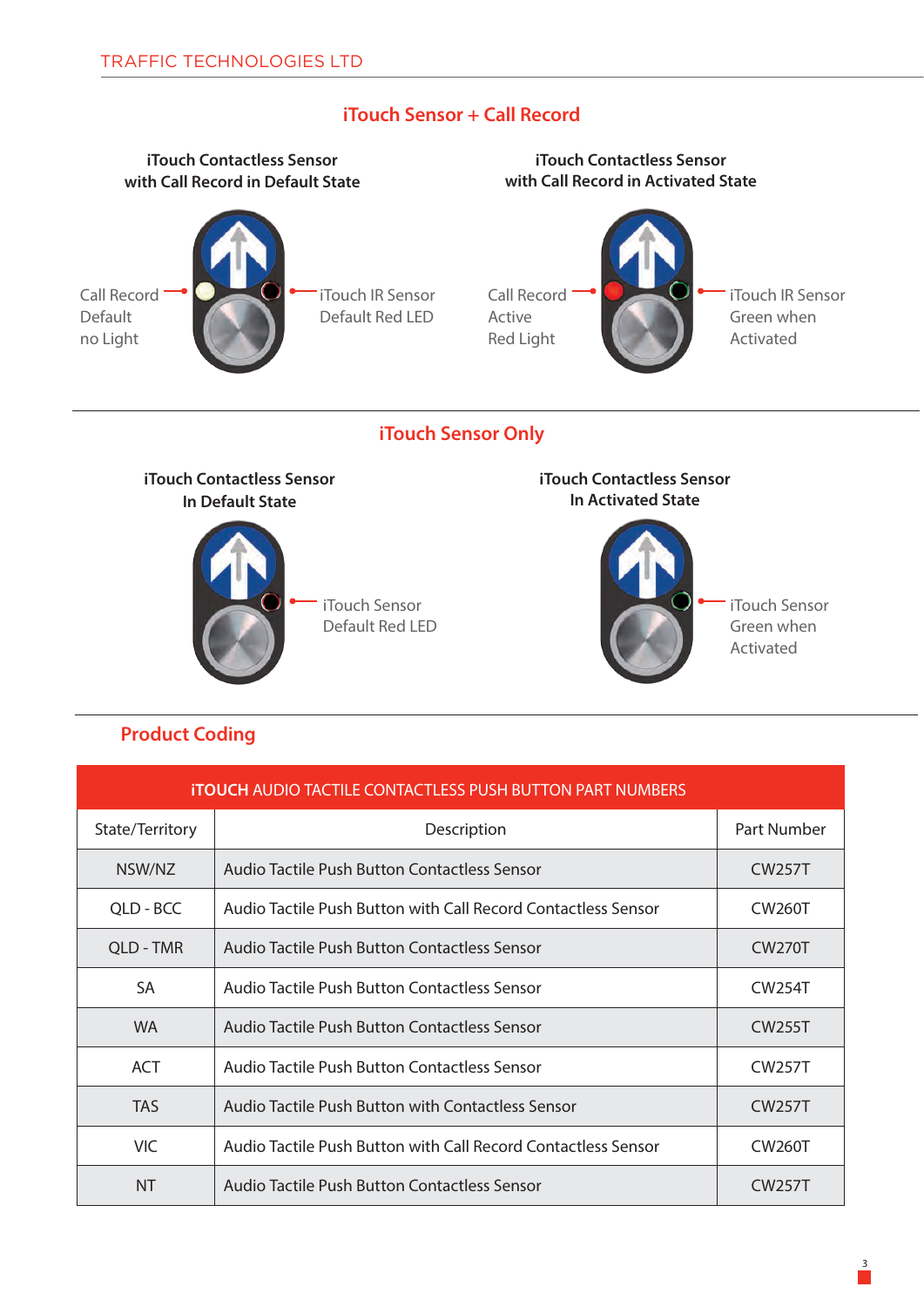#### **iTouch TECHNICAL DESCRIPTION**

#### Audio Tactile Pedestrian Detector Push Button Assembly

The audio tactile detector and push-button assembly, is available with following options:

- **.** Audio and Tactile, Call Record, plus Contactless Sensor
- **.** Audio Tactile with Contactless Sensor only

The audio tactile is partnered with the pedestrian push-button assembly, the contactless sensor and call record if required. All pedestrians, including those with sight and/or hearing impairments, are catered for with the iTouch pedestrian detection and indication system.

#### Audio Tactile Contactless Pedestrian Detector

The system comprises two units; a post mounted weatherproof, diecast aluminium case, which accommodates the electronic control circuitry, power supply and ambient noise monitor microphone and the audio tactile push-button assembly. The push-button assembly holds the tactile transducer fitted to the front escutcheon plate, which also houses the audio signal transmitter.

This assembly includes the contactless sensor that is activated when an hand or object is held within 3 – 12cm proximity. The sensor light changes from red to green to show successful activation. The mechanical button and Audio Tactile Transducer are retained for the hearing and vision impaired. A combined visual/tactile arrow is positioned on the front of the case to indicate the direction of the associated crossing.

#### **FEATURES**

- **.** iTouch can be retrofitted to existing Push Button Units
- **.** Provides both tactile and audio indication facilities
- **.** iTouch Proximity Sensor red in rest mode green to acknowledge request activation
- **.** iTouch Proximity Sensor activates within (3cm 12cm) range
- **Trigger state 0.5 30 secs**
- **.** Call Record version available
- **.** Emits a continuous audio signal to aid push-button assembly location and identification
- **.** Distinct audio and tactile signal for positive walk (cross) indication
- **.** Audible signal level controls, automatically adjust for ambient noise
- **.** Time lapse sensing electronics ensure smooth automatic level control
- **.** Only responds to consistent increases in ambient noise, ignoring isolated transient fluctuations
- **.** Maximum level audio tone adjustment
- **.** Reliable proven audio and tactile adjustment
- **.** Reliable proven audio and tactile transducer
- **.** Sensitive ambient noise monitoring
- **.** Factory adjustable zero set, change tone, tactile, walk tone and don't walk tone levels
- **.** Operationally proven design
- **.** Utilisation of standard push button assemblies, universal pedestrian acceptance and to facilitate maintenance support
- **.** Solid state circuitry, proven transducer and means of signal interlocking, ensure ultimate safety and reliability

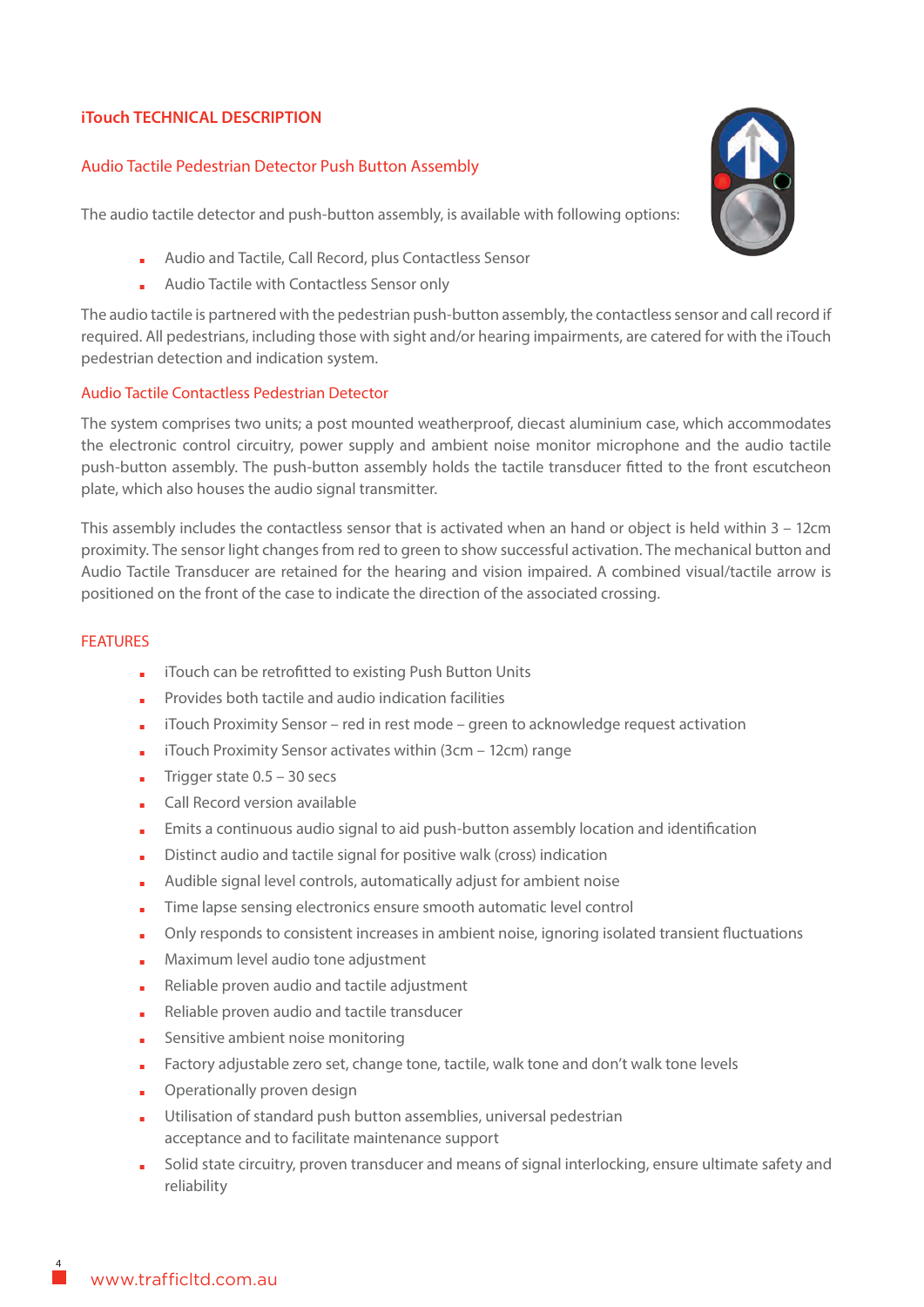## iTouch**+** Contactless Pedestrian Time Extender



### One-Tap Safer Pedestrian Crossing for Disabled and Senior Citizens

Introducing iTouch+ Pedestrian Time Extender the latest in One-Tap technology.

Disabled and Senior Pedestrians can now activate an extended 'time to cross' at the signalised intersection with just a tap of their concession card.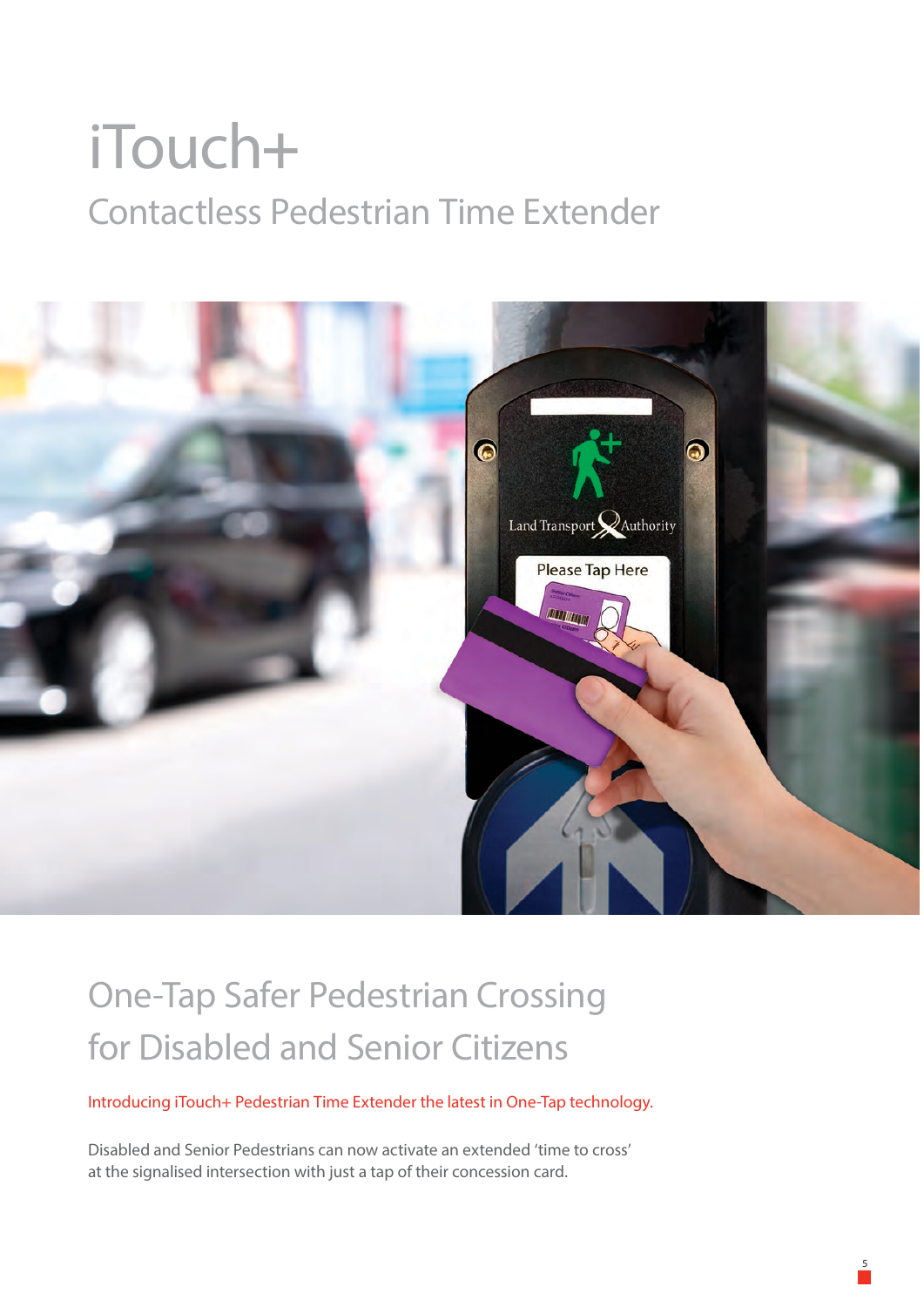#### **DESCRIPTION**

Seniors and those with a disability often require modification to the time limits allowed at pedestrian crossings and busy intersections, the conventional push button system may not give adequate time for safe crossing, especially for those who are less reactive and slower in crossing, which may give way to anxiety and panic.

The iTouch+, allows senior and disability cardholders to tap their concession card onto the sensor, mounted above the conventional push button controller. The tap region is clearly indicated and is easily accessible.

One-tap of the concession card extends the green-man time from anywhere between 3 - 13 seconds depending on the size and location of the crossing.

This system has been tried and tested for many years and has been a great benefit to elderly and disabled pedestrians users.

#### **KEY BENEFITS**

#### Safer Crossing

Allowing immobile pedestrians extended pedestrian crossing times at traffic intersections, reduces panic, frustration and fear of traffic, which can be an altogether unpleasant experience and may also prevent a person from going out in public for fear of accidents.

#### Public Hygiene

People with impairment, elderly or disabled, need to be protected by improved hygiene measures. The risk of infection is greatly increased by human to surface contact. With the introduction of the one-tap for the elderly and disabled, the spread of infection is substantially reduced. iTouch+ is a hygienic alternative to standard pedestrian push buttons, which protects the public from potentially contaminating their hands and can prevent virus spread.

#### Installation

iTouch+ is designed to fit snugly above an existing conventional push button control system or the new iTouch Contactless system. The curve of the iTouch+ mirrors the shape of the conventional push button system.

or iTouch Control

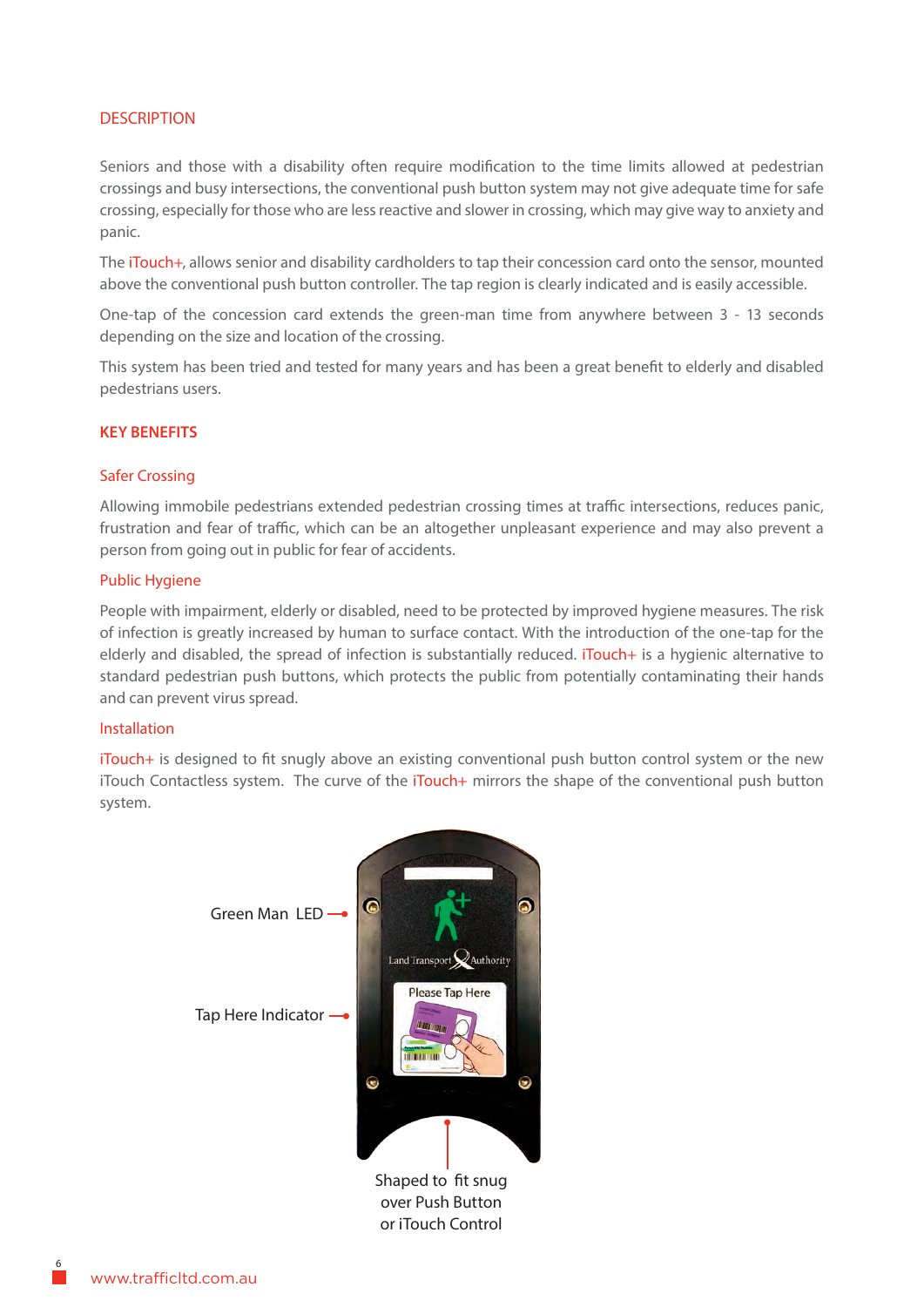#### FEATURES

- **.** One-Tap Concession Card Reader
- **.** Integrated Pedestrian Countdown (IPC)
- **.** Information Panel
- **.** LED Indicator
- **.** Vibrating Audible Feature
- **.** Extendible Green Man Time (between 3 13 seconds)
- **.** Site Specific Extendible Green Man Time
- **.** False Activation Card Prevention
- **.** Positive Sound upon Compliant Activation
- **.** Activation is Synchronsied with Conventional Push Button Unit